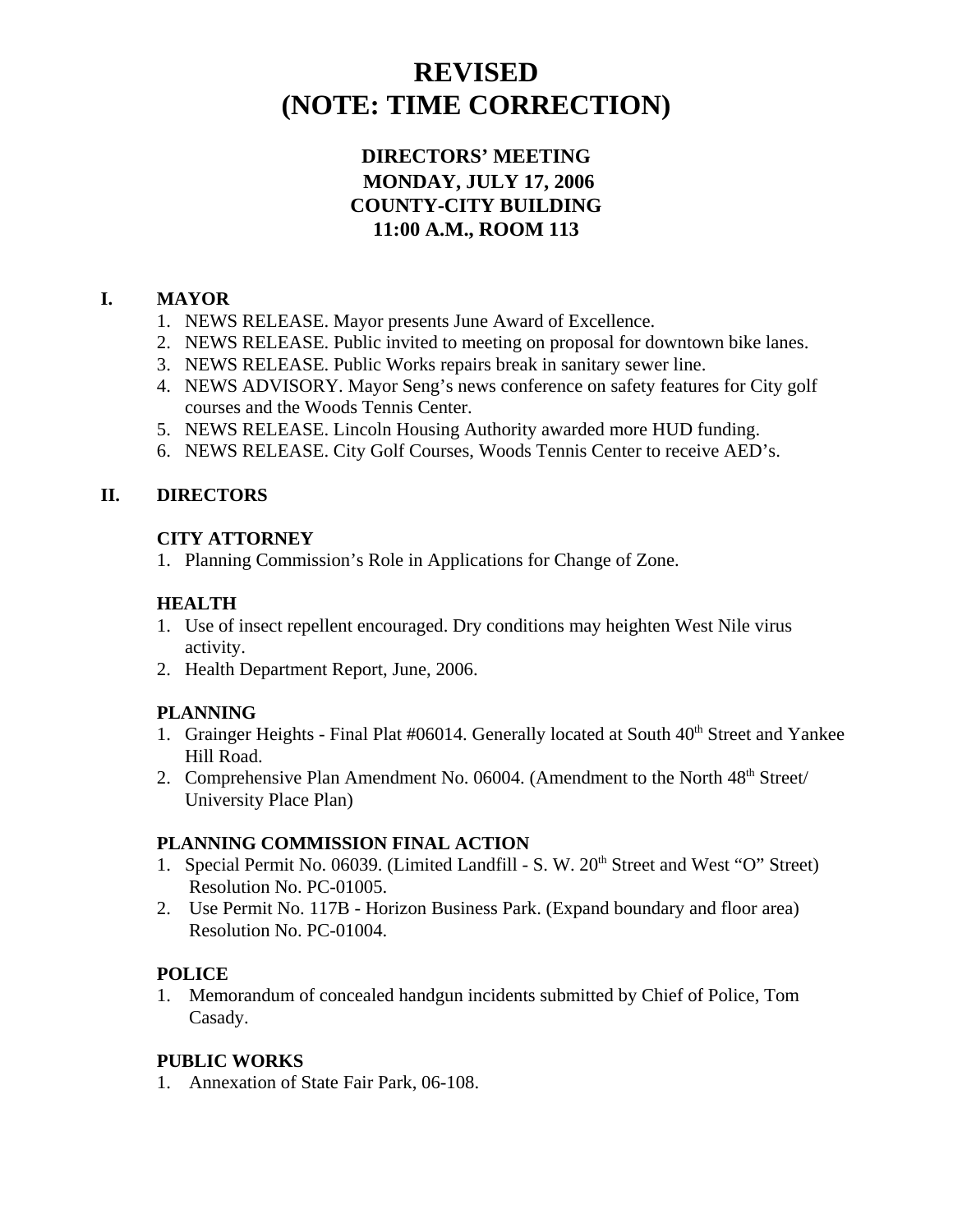# **III. CITY CLERK**

# **IV. COUNCIL REQUESTS/CORRESPONDENCE**

# **JON CAMP**

- 1. Email from Roger A. Wilkening re: City fire trucks.
- 2. Email from Scott Opfer re: Compliance to City ordinances, specifically flowers/vegetation within the public R. O. W.
- 3. Email to Lynn Johnson re: Starlings in the City.
- 4. Email from John Weddel re: Firework ordinances.
- 5. Email from Tom McCormick re: Support ban on concealed weapons.
- 6. Email to Stanley Oswald re: Concealed weapon State statute.
- 7. Email from Dick Oxley re: Strong leadership needed in budget area with Councilman Camp on the right path.
- 8. Email from Karen O'Shea re: Fire department audit.

# **JONATHAN COOK**

1. Letter from Karen M. Rowe re: Possible stop light at Pine Lake Road and Helen Witt Drive.

# **V. MISCELLANEOUS**

- 1. Email from Pippa White Lawson re: Support for ban on concealed weapons.
- 2. Email from Patrick J. Henry re: Support for concealed weapons statute.
- 3. Email from Glenn E. Andersen re: Congratulations on calling for resignation of former Fire Chief.
- 4. Email from Holly Ostergard re: Item 06R-123/sidewalk construction between Old Cheney and Highway 2 along both sides of  $70<sup>th</sup>$  Street. (Email distributed to Council members on Monday, July 10, 2006)
- 5. Email from Nadine S. Condello, Vice-President of Home Builders Association of Lincoln, re: Metal thefts in Lincoln.
- 6. Email from Jerry Wolf re: Urge independent investigations by sources not affiliated directly with the City on fire truck concerns.
- 7. Email from Ray Fiala re: Fire trucks purchase. (Two copies received)
- 8. Email from Mark Dietel re: Colossal government energy waste and Lincoln in decline.
- 9. Email from Paul Haith re: Outside investigation of fire trucks purchase.
- 10. Letter from David W. Woodrum re: Discrimination concerns.
- 11. Letter and documentation from L. W. Hoffman re: Hunter Pointe townhomes.

# **VI. ADJOURNMENT**

F:\FILES\CITYCOUN\WP\da071706.wpd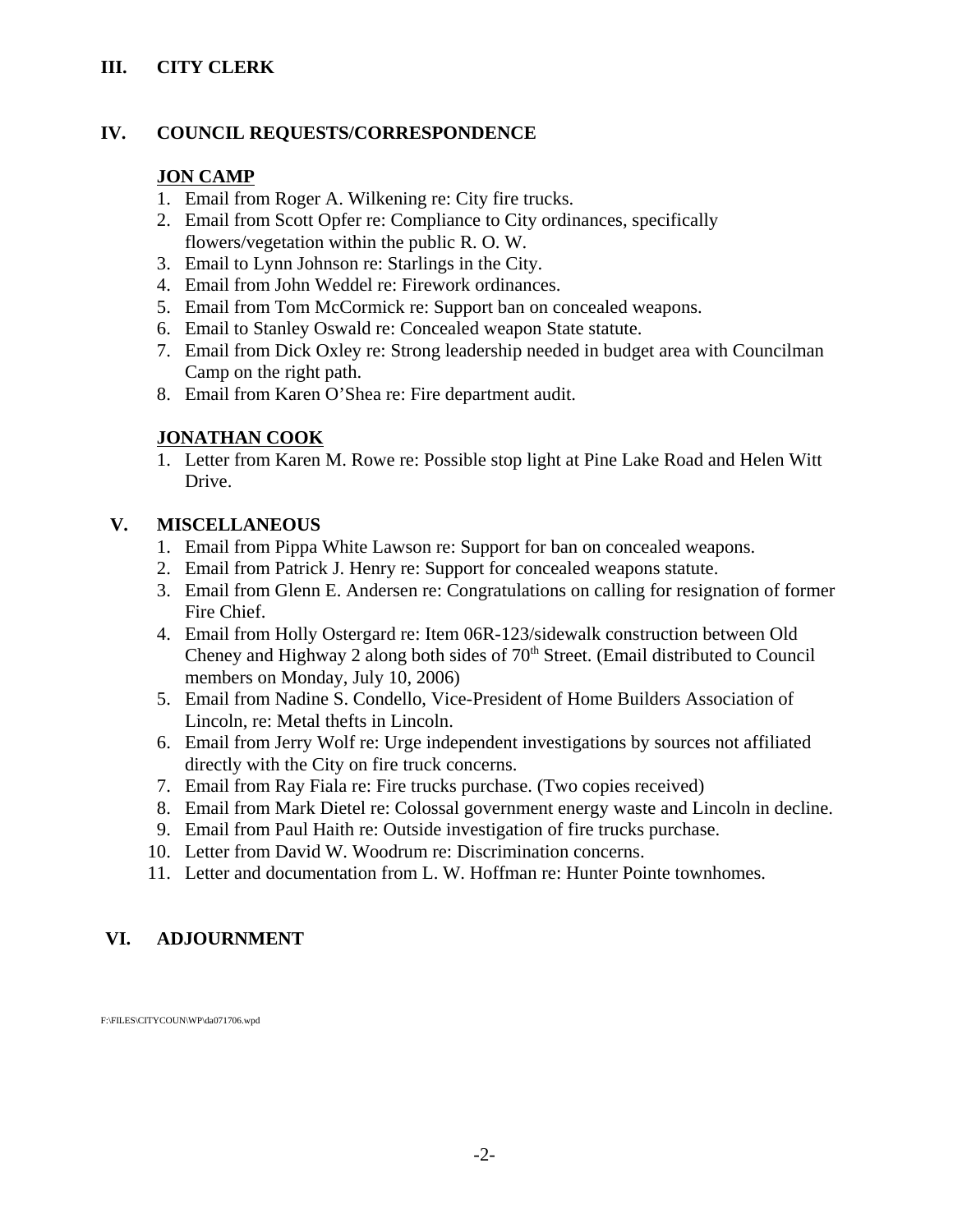# **DIRECTORS' MEETING MINUTES MONDAY, JULY 17, 2006 COUNTY/CITY BUILDING CONFERENCE ROOM 113**

**Council Members Present:** Patte Newman, Chair**;** Dan Marvin, Vice-Chair; Ken Svoboda, Jonathan Cook, Robin Eschliman, Jon Camp, Annette McRoy.

**Others Present:** Mayor Coleen Seng, Mark Bowen, Ann Harrell, Rick Hoppe, Lin Quenzer, Mayor's Office; City Clerk Joan Ross; Directors and Department Heads; Tammy Grammar, City Council Staff; Deena Winter, Lincoln Journal Star Representative; and Coby Mach, LIBA.

# **I. MAYOR**

Mayor Coleen Seng had no comments and called on Directors. Lynn Johnson (Parks  $\&$ Recreation Director) announced the town is running a Government Square Fountain at  $10<sup>th</sup>$ & "O" Street this morning, and we're going to turn the fountain on this afternoon. We're inviting the Acklie Family to come in who donated the money for the fountain, they wanted a relatively quite event to celebrate the fountain. The dedication is at 4:00pm this afternoon and the formal dedication is going to be on Friday, October  $6<sup>th</sup>$ .

Police Chief Casady apologized to the Mayor for filling her in-box this weekend with email's regarding Melissa Herrington. We have arrested her a couple times this past year for public indecency, she was found guilty at trial maybe a month or two months ago. She has used us as an economical development tool to enhance her website. The Mayor has had probably a dozen or so email's, I have had probably between 50 to 100 over the weekend. We did investigate it over the weekend, so if Council members are getting fanned with City email's about us violating Melissa Herrington's rights.

- 1. NEWS RELEASE RE: Mayor presents June Award of Excellence. NO **COMMENTS**
- 2. NEWS RELEASE RE: Public invited to meeting on proposal for downtown bike lanes. — NO COMMENTS
- 3. NEWS RELEASE RE: Public Works repairs break in sanitary sewer line. NO **COMMENTS**
- 4. NEWS ADVISORY RE: Mayor Seng's news conference on safety features for City golf courses and the Woods Tennis Center. — NO COMMENTS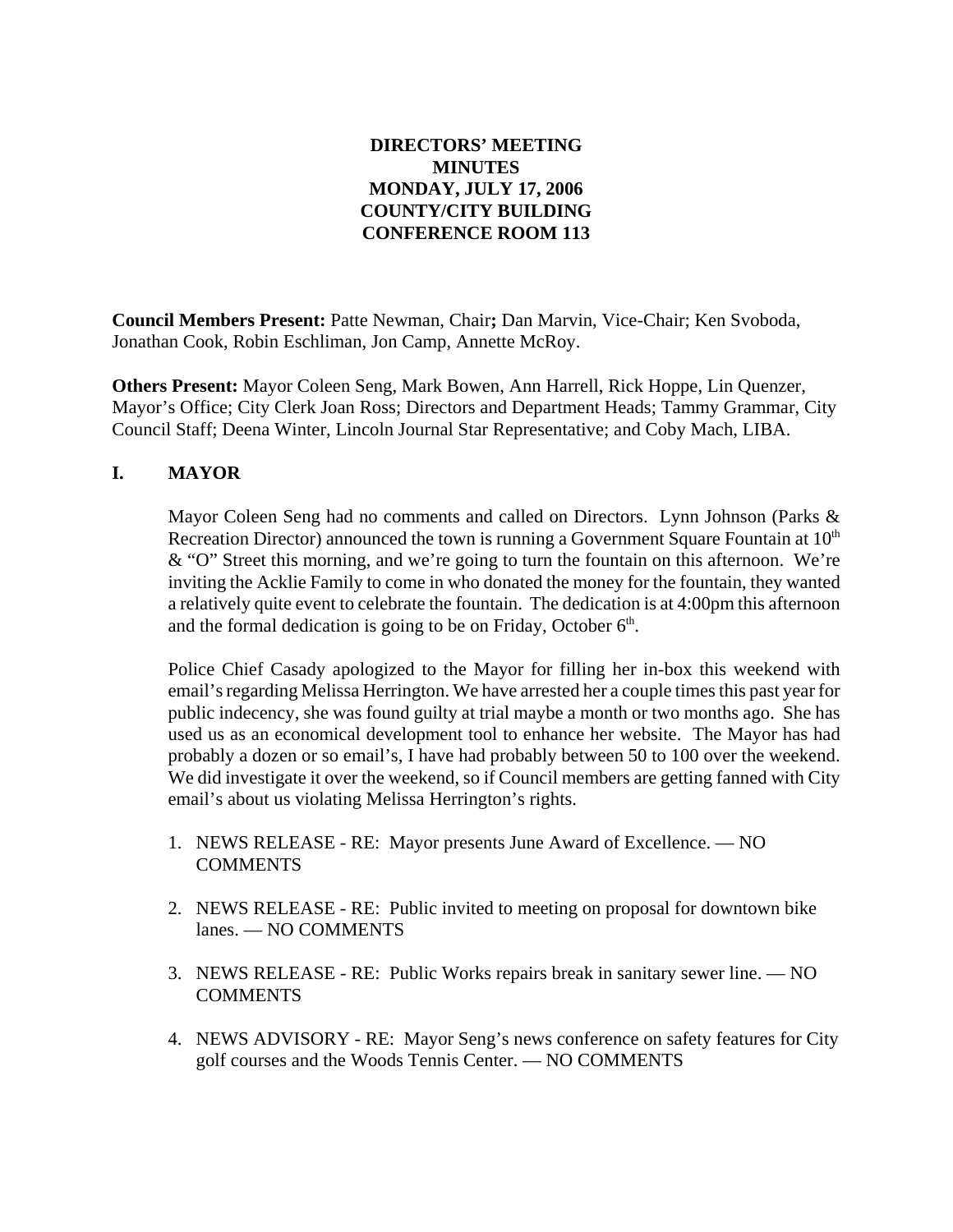- 5. NEWS RELEASE RE: Lincoln Housing Authority awarded more HUD funding. NO COMMENTS
- 6. NEWS RELEASE RE: City Golf Courses, Woods Tennis Center to receive AED's. — NO COMMENTS

### **II. DIRECTORS**

### **CITY ATTORNEY**

1. Planning Commission's Role in Applications for Change of Zone. — NO COMMENTS

### **HEALTH**

- 1. Use of insect repellent encouraged. Dry conditions may heighten West Nile virus activity. — NO COMMENTS
- 2. Health Department Report, June, 2006. NO COMMENTS

### **PLANNING**

- 1. Grainger Heights Final Plat #06014. Generally located at South  $40<sup>th</sup>$  Street & Yankee Hill Road. — NO COMMENTS
- 2. Comprehensive Plan Amendment #06004 (Amendment to the North 48<sup>th</sup> Street/ University Place Plan). — NO COMMENTS

#### **PLANNING COMMISSION FINAL ACTION**

- 1. Special Permit #06039 (Limited Landfill S. W. 20<sup>th</sup> Street & West "O" Street) Resolution No. PC-01005. — NO COMMENTS
- 2. Use Permit #117B Horizon Business Park. (Expand boundary and floor area) Resolution No. PC-01004. — NO COMMENTS

### **POLICE**

1. Memorandum of concealed handgun incidents submitted by Chief of Police, Tom Casady. — NO COMMENTS

### **PUBLIC WORKS & UTILITIES**

1. Annexation of State Fair Park - 06-108. — NO COMMENTS

### **III. CITY CLERK**

City Clerk Joan Ross stated on their Agenda today, Item 1 is the only applicant that we have received so far for the home football game outdoor events. *[#1, Application of Geemax Inc. N-Zone for a special designated license covering an area measuring 65' by 50' at 728 ½ Q*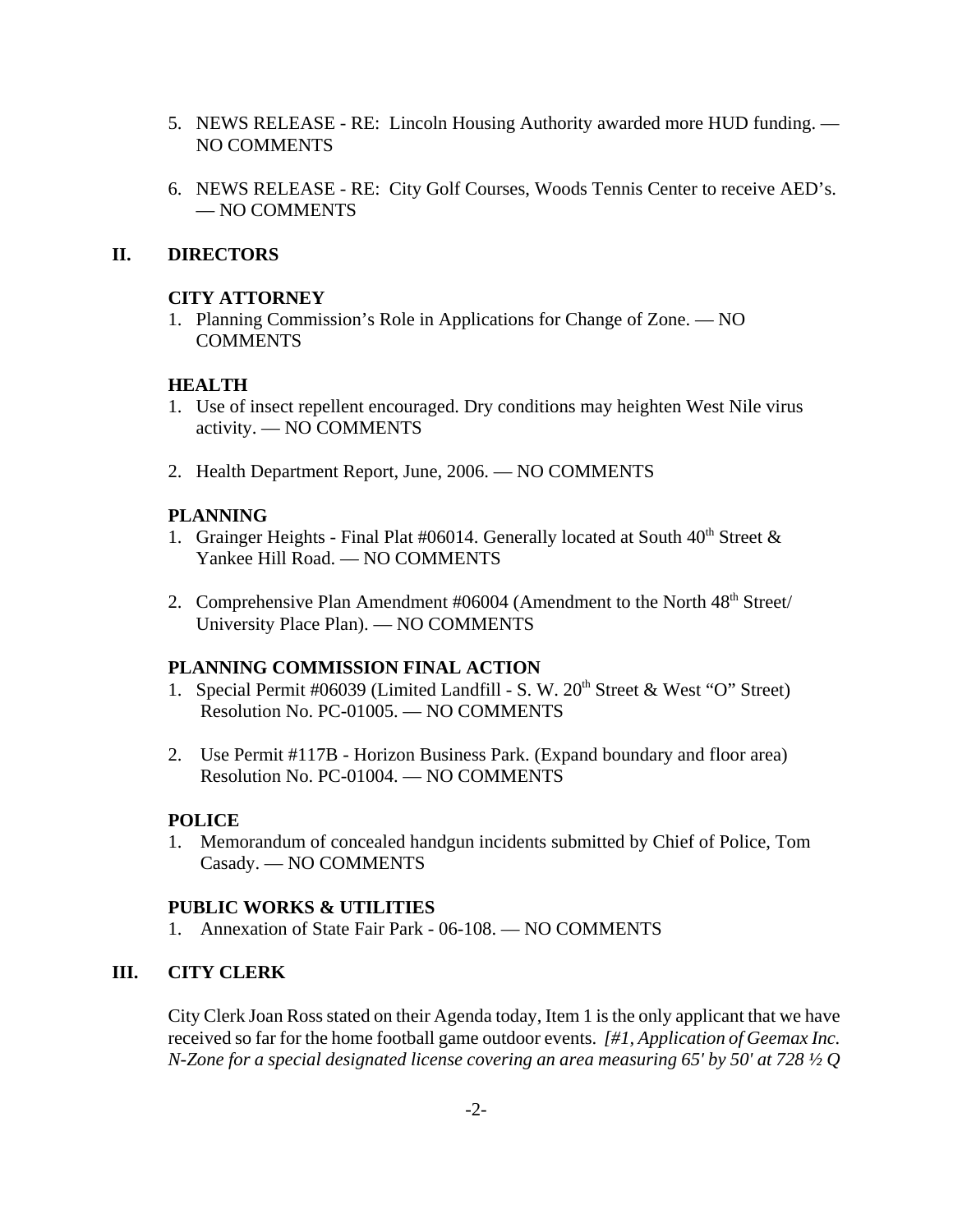*Street on September 2, 9, 23 and 30, October 21, and November 4, and 24, 2006 from 8:00 a.m. to 1:00 a.m.]* 

Items 2 & 3 will be called together. *[#2, Application of STL of Nebraska, Inc. dba Target Store T-0217 for a Class DK liquor license at 333 North 48<sup>th</sup> Street.; and #3, Manager application of Brenda S. Schmidt for STL of Nebraska, Inc. dba Target Store T-0217 at 333 North 48th Street.]* 

Items 7, 8, & 9 will be called together. *[#7, 06-116 Annexation 06004-Amending the Lincoln Corporate Limits Map by annexing approximately 51.1 acres of property generally located at South 91st Street and Andermatt Drive.; #8, 06-117, Change of Zone 06016-Application of Eiger Corp. for a change of zone from Ag Agricultural to R-3 Residential and from Ag Agricultural to O-3 Office Park District on property generally located at South 91st Street and Andermatt Drive.; and #9, 06R-134, Use Permit 06003-Application of Eiger Corp. to develop 50,000 square feet of office space, including requested waivers to adjust front, side and rear setbacks, to allow transfer of wastewater from one drainage basin to another, to allow sanitary sewer to exceed maximum depth, to exceed minium tangent length between non-compound horizontal curves, to allow sanitary sewer to be constructed non-parallel to the centerline of the street, to allow lot lines non-perpendicular to the right-of-way, to allow lots that do not front upon a public street or private roadway, and to adjust location of the sign allowed at the entrance of the office park, on property generally located at South 91st Street and Andermatt Drive.]* 

#### **IV. COUNCIL REQUESTS/CORRESPONDENCE -**

#### **JON CAMP**

Camp asked Police Chief Casady to give, in a general way, an update on the fire truck investigation. The Mayor will also be giving an update but would like Chief Casady's comments at this point. Chief Casady reported they have been working diligently on the investigation. The Technical Investigations Unit is making this one of their chief priorities, with a number of detectives and investigators involved. Chief Casady reiterated what was given to Council members, except for members absent, last Wednesday that they are not doing the investigation alone and have asked the FBI to help. So far have been involved in this investigation since a week ago Monday when he had his first meeting with the Technical Investigations Unit.

On Tuesday morning had a scheduled meeting with the supervisor of Special Agents in the FBI Omaha office and the U. S. Attorney. Did not announce the FBI's assistance on this investigation until Tuesday afternoon in order to avoid any apprehensiveness employees might feel.

Casady continued saying it is not unusual to ask another law enforcement agency to help in complex investigations. The FBI was a natural choice as we're looking into the possibility of financial crimes, or white collar crimes, and they have special expertise in these matters.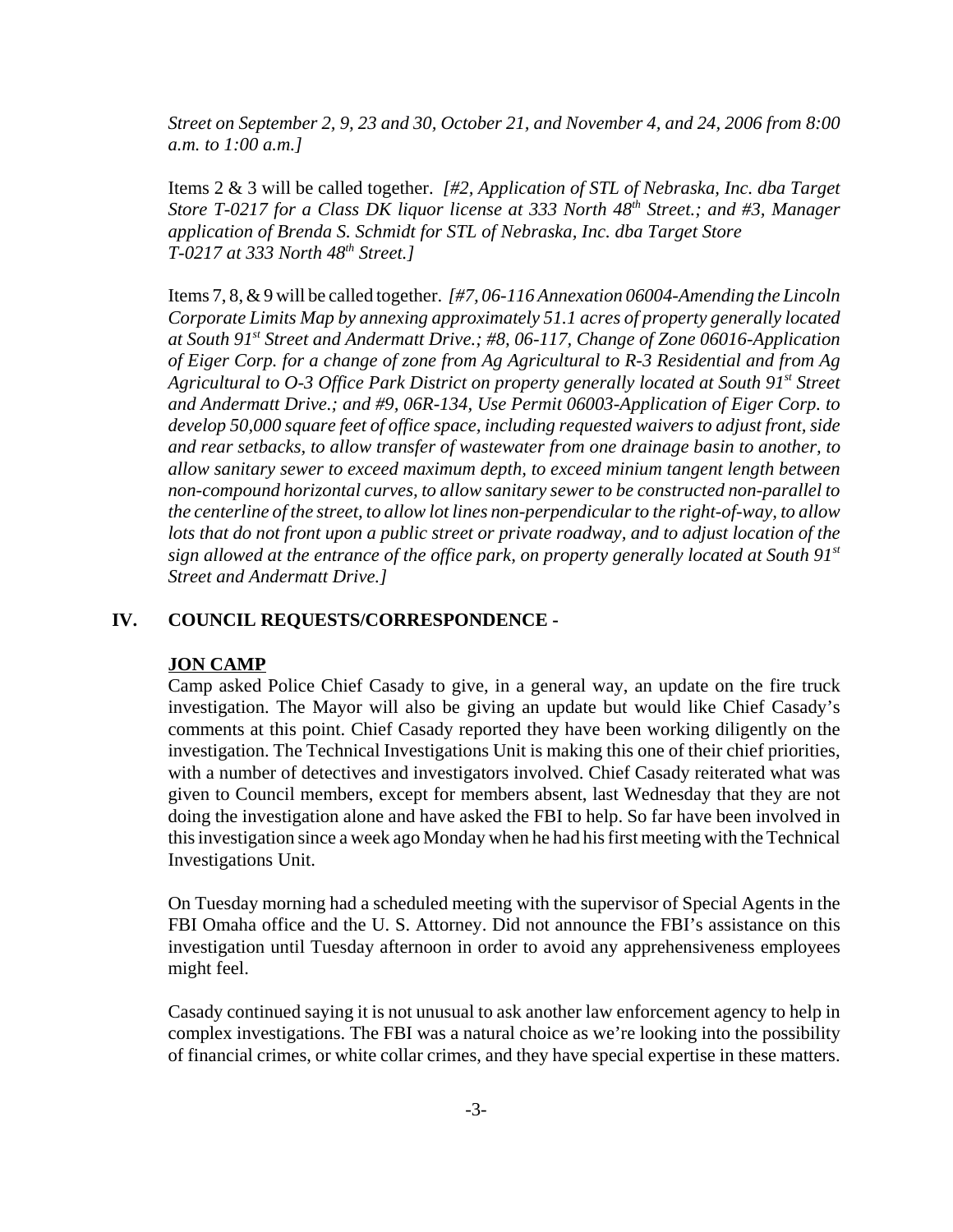Also, the FBI has a history of working closely with our Technical Investigations team. The third reason is that the FBI has an investigative reach beyond the boarders of Nebraska, which might be needed in this case. So, this action is quite normal in cases of this type. Casady stated before the FBI can assist they have to believe there is at least some potential for a federal law violation. The announcement first made to Council members as Casady wanted everyone confident we weren't going to be investigating alone and appreciated everyone not disclosing until formal announcement was made.

Casady said he has been asked how long this investigation would take with his answer being cases like this do take a long time. An example would be the Malone Community Center case where it was complicated, a lot of people interviewed, numerous documents, and consulting with the FBI and the County Attorney's office. Gary Lacey, County Attorney, has assigned a prosecutor to be our liaison on this case.

Casady stated he was a little concerned last week as Roger Larson's Opinion piece listed questions to be answered. All but a few of the questions had anything to do with the criminal investigation. We are not investigating why the ambulance service has not fulfilled the expectations the Fire Department set forth in 2000, it is not part of the criminal investigation. We are not management consultants looking into the overall operations of the Fire Department or in their financial planning, operational procedures, or any of that type of procedure. Basically looking into the transactions to see if there's actions which would constitute criminal actions.

- 1. Email from Roger A. Wilkening RE: City fire trucks. NO COMMENTS
- 2. Email from Scott Opfer RE: Compliance to City ordinances, specifically flowers/vegetation within the public R. O. W. — NO COMMENTS
- 3. Email to Lynn Johnson RE: Starlings in the City. NO COMMENTS
- 4. Email from John Weddel RE: Firework ordinances. NO COMMENTS
- 5. Email from Tom McCormick RE: Support ban on concealed weapons. NO **COMMENTS**
- 6. Email to Stanley Oswald RE: Concealed weapon State statute. NO **COMMENTS**
- 7. Email from Dick Oxley RE: Strong leadership needed in budget area with Councilman Camp on the right path. — NO COMMENTS
- 8. Email from Karen O'Shea RE: Fire department audit. NO COMMENTS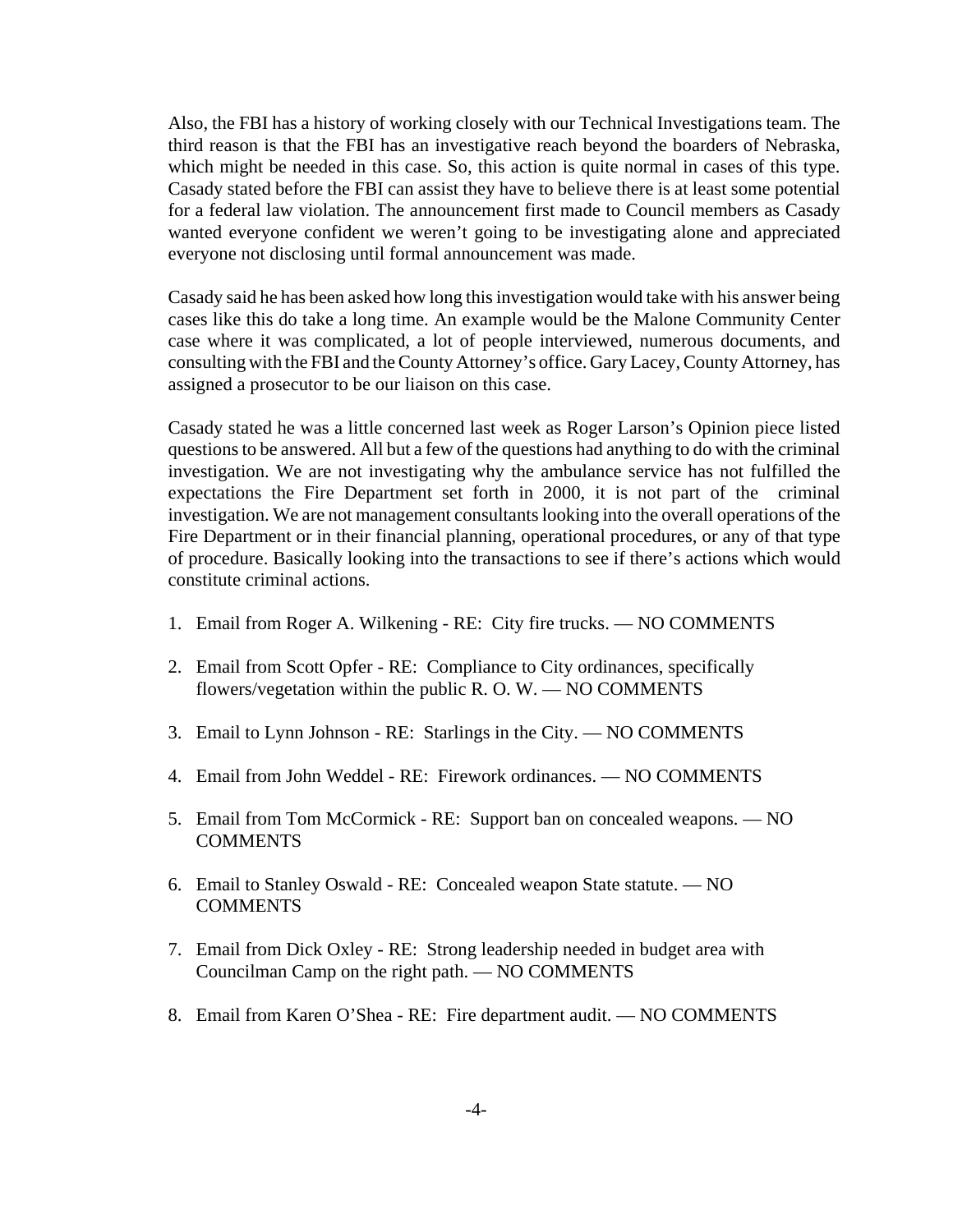### **JONATHAN COOK - NO COMMENTS**

1. Letter from Karen M. Rowe - RE: Possible stop light at Pine Lake Road & Helen Witt Drive. — NO COMMENTS

### **ROBIN ESCHLIMAN - NO COMMENTS**

### **DAN MARVIN - NO COMMENTS**

#### **ANNETTE McROY**

McRoy stated she did have a question for Planning. On the Directors' Agenda, under "V. Miscellaneous, Item #11, the letter from Hoffman regarding the Hunter Pointe town homes and the grading plans. Krout stated he hasn't seen it yet.

McRoy said to summarize evidently they're upset as what was approved by the Council a few years ago is not being followed. The grading is right next to the existing town homes' property lines and indicated they would want the Council to investigate the discrepancy. Newman said as a Hunter's Pointe town home one of the conditions of the special use was there would be a noticeable difference with the grade three (3) to four (4) feet and it ended up being ten (10) to fifteen (15) feet. It was stated the City Planning and City Building Inspection offices have no power to check into this matter and appears to have slipped through the cracks. McRoy commented that she felt a follow up was needed to respond regarding if we can, or can't, do anything about the rather large discrepancy. Nicole Fleck-Tooze stated they would look into the matter and reply to them and also to the Council.

# **PATTE NEWMAN - NO COMMENTS**

### **KEN SVOBODA - NO COMMENTS**

#### **V. MISCELLANEOUS -**

- 1. Email from Pippa White Lawson RE: Support for ban on concealed weapons. NO COMMENTS
- 2. Email from Patrick J. Henry RE: Support for concealed weapons statute. NO **COMMENTS**
- 3. Email from Glenn Andersen RE: Congratulations on calling for resignation of former Fire Chief. — NO COMMENTS
- 4. Email from Holly Ostergard RE: Item 06R-123/sidewalk construction between Old Cheney & Highway 2 along both sides of  $70<sup>th</sup>$  Street (Council received E-Mail on 7/10/06). — NO COMMENTS
- 5. Email from Nadine S. Condello, Vice-President of Home Builders Association of Lincoln - RE: Metal thefts in Lincoln. — NO COMMENTS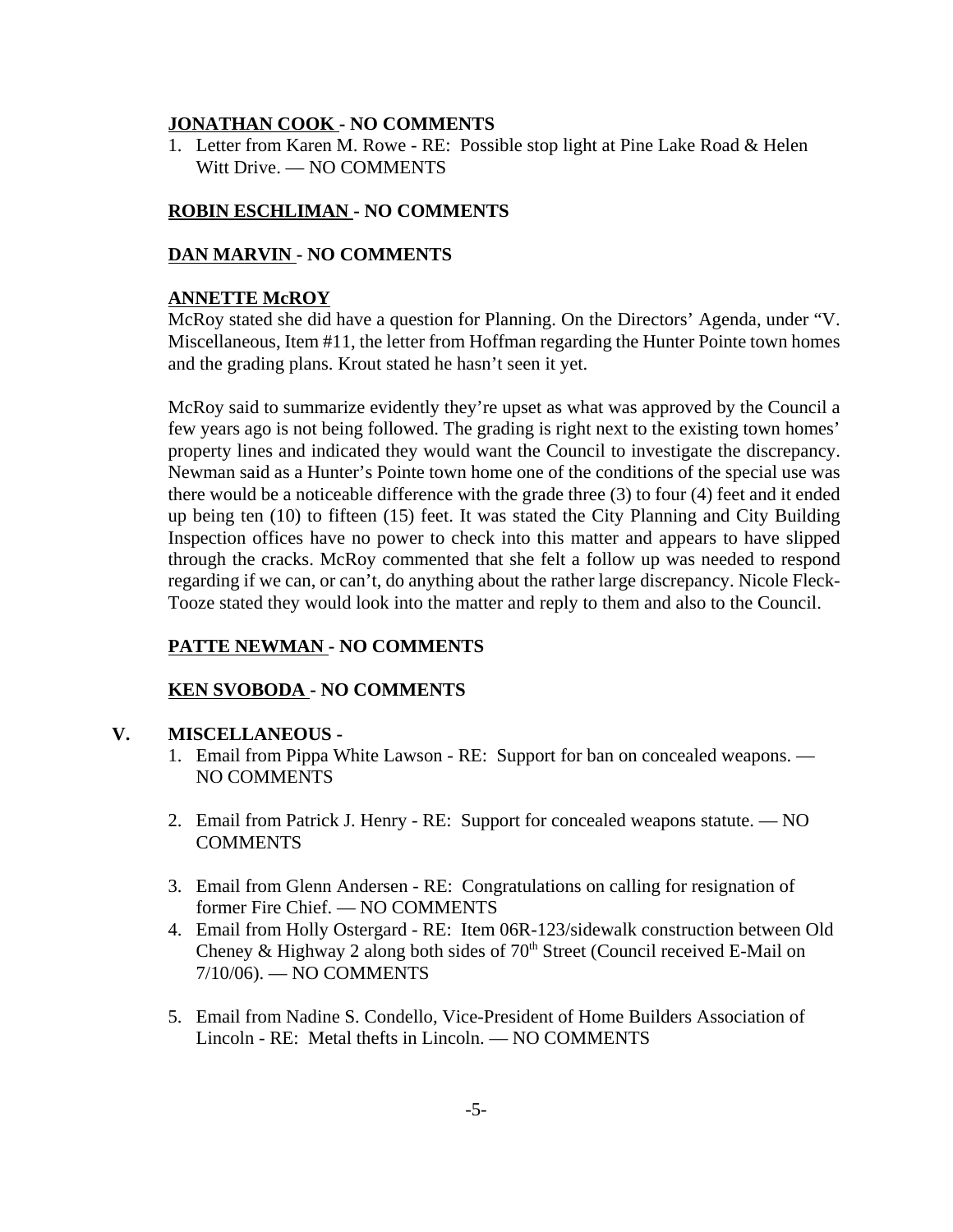- 6. Email from Jerry Wolf RE: Urge independent investigations by sources not affiliated directly with the City on fire truck concerns. — NO COMMENTS
- 7. Email from Ray Fiala RE: Fire trucks purchase (Two copies received). NO COMMENTS
- 8. Email from Mark Dietel RE: Colossal government energy waste and Lincoln in decline. — NO COMMENTS
- 9. Email from Paul Haith RE: Outside investigation of fire trucks purchase. NO COMMENTS
- 10. Letter from David W. Woodrum RE: Discrimination concerns. NO **COMMENTS**
- 11. Letter & documentation from L. W. Hoffman RE: Hunter Pointe town homes. [Ms. McRoy mentioned this letter earlier under her comments.] (See that discussion)

# **AD D E N D U M - (For July 17th)**

### **I. MAYOR -**

- 1. NEWS RELEASE RE: Mayor Seng's Public Schedule Week of July 15 through 21, 2006-Schedule subject to change. — NO COMMENTS
- 2. NEWS RELEASE RE: Mayor Urges Public To Conserve Water. NO COMMENTS

# **II. CITY CLERK - NONE**

# **III. CORRESPONDENCE**

- **A. COUNCIL REQUESTS/CORRESPONDENCE NONE**
- **B. DIRECTORS AND DEPARTMENT HEADS NONE**

# **C. MISCELLANEOUS -**

- 1. Letter from LIBA Board of Directors & LIBA Budget Monitoring Committee RE: City 2006-07 Budget (Council received during 'Council Informal Budget Meeting' on 7/17/06). — NO COMMENTS
- 2. E-Mail from Renee Malone, Past President Clinton Neighborhood Org. -